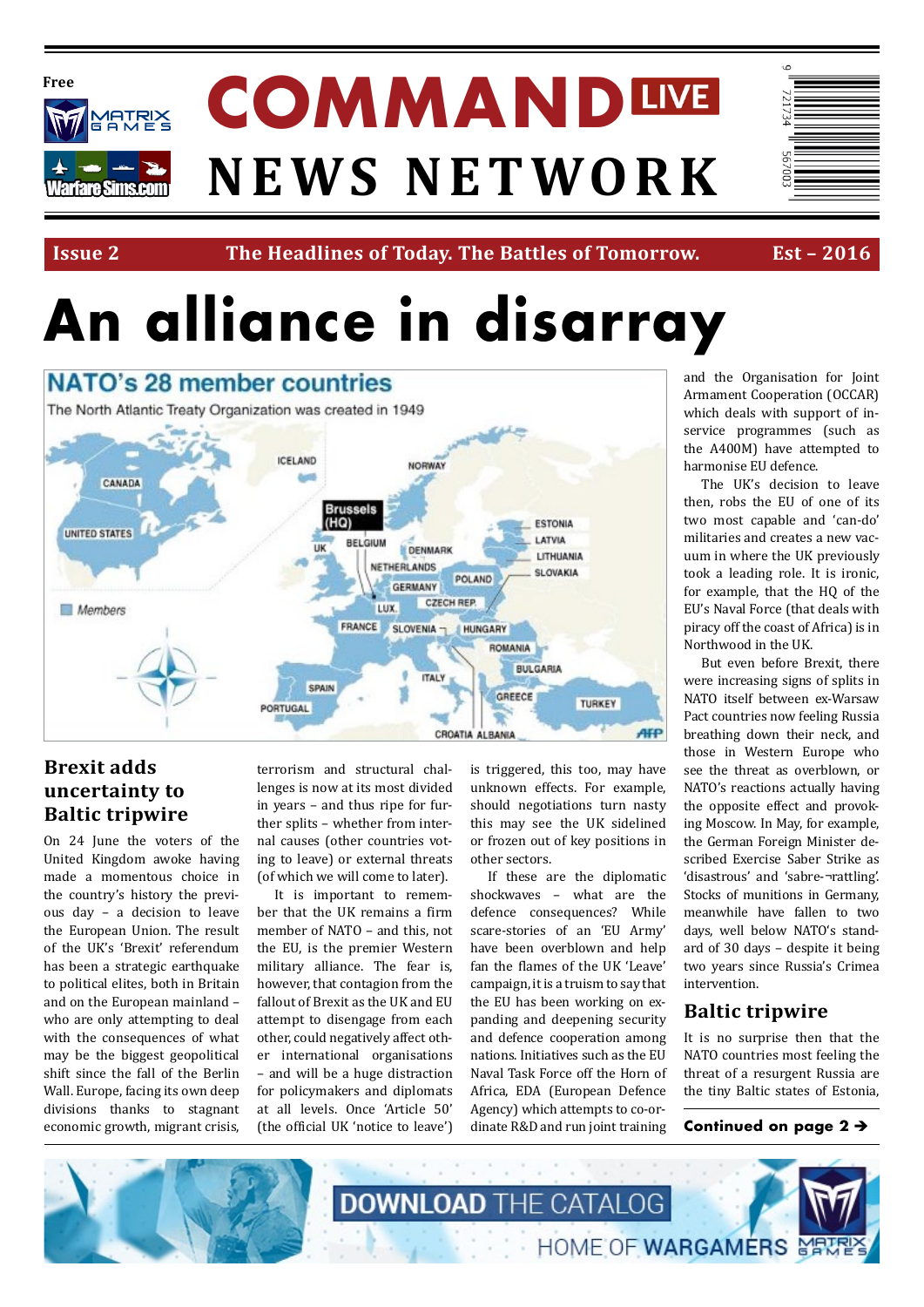intercepting missiles from rogue nations aimed at European cities, Moscow believes it is also orientated to negate its tactical and short-range missiles. In addition, like the S-400, Moscow believes the Aegis/SM-3 could also act as a formidable long-range SAM system if required, denying them them their own airspace over the military region of Kalingrad.

Another consideration in any timeline for action is that the US F-35 stealth fighter is now heading into service in greater numbers. The US Marines have already announced initial operating capability (IOC) and are set to deploy to the Pacific in 2017. The USAF declared IOC for the F-35A on 2 August, while UK F-35Bs will arrive back at RAF Marham in 2018, with 24 scheduled to be in service by 2023. These in itself do not constitute a strategic shock (the US already fields F-22 and B-2s and Russia will induct T-50s in the near future) but they do shift the balance between aerial offence

and defence. For Russia, which has invested heavily in developing and modernising its triple-digit SAM systems, the introduction of the F-35 into widespread service with the US and its allies threatens to undermine one of its key advantages – that of its highly lethal air defence. Indeed, in mid-July, the commander of USAF's Air Combat Command, Gen Hawk Carlisle was reported as saying that he would like to see the F-35 conduct some Baltic Air Policing.

There is also the factor of Russia's declining economy and diminishing financial reserves. Western sanctions put in after the invasion of Crimea and depressed oil prices are depleting cash reserves and making life harder for the everyday Russian. The clock is therefore ticking – leave it too late and Russia's ongoing military modernisation plan may stall and eventually run out of funds. A short, successful hybrid conflict to retake the Baltic States would therefore boost President Putin's popularity at a time when it is particularly needed.

NATO's imminent deployment of ground troops from several nations including Britain, Germany, the US and Canada raises the stakes somewhat and is seen by Moscow as a direct challenge. If Moscow is to act, the window of opportunity is closing, a surgical severing of the Baltics from NATO is much cleaner and less likely to escalate, than close quarters fighting with US troops in the streets of Riga.

Finally, while Brexit has sent shockwaves around European capitals, there are signs now that

NA-TO is beginning to get its act bers and its military exercises, together and move, if not to a Cold War footing, then to prepare for a serious conflict in Eastern Europe and the Baltics. Increased numbers of US-led troop exercises such as Saber Strike, Anakonda, BALTOPS 16 (with over 6,100 maritime, ground, and air force troops from participating nations training for maritime interdiction, anti-subsurface warfare, amphibious operations, and air defense), plus deployments of F-22s, A-10s and even B-52s to Europe just this year are designed to reassure allies and send a message to Moscow that Washington is ready to up the ante too. While Russia itself is boosting troop num-

Latvia and Lithuania. After Moscow's annexation of Crimea and its undeclared 'hybrid' war in Eastern Ukraine, these states fear that they are next in line to be brought back into Mother Russia's bosom – especially as they stand between Russia and its military enclave of Kaliningrad. With Russian forces enjoying a 10-to-1 superiority in ground troops against NATO there, analysts fear a Baltic incursion could be over extremely quickly. A Rand report from February 2016 estimated that NATO would be able to resist Russian forces for 60 hours, before defeat. This, then is not a Fulda Gap-type scenario where NATO's goal is to hold the line in West Germany,

It is important to remember that the<br>UK remains a firm member of NATO<br>- and this, not the EU, is the premier<br>Western military alliance UK remains a firm member of NATO – and this, not the EU, is the premier Western military alliance. **"**

in order to buy time for Atlantic convoys of troops and supplies to tilt the balance – the geography simply does not allow for that.

Meanwhile, in a recent technothriller, *War with Russia* by a former NATO Deputy SACEUR, General Sir Richard Shirreff, also warned that unless substantially reinforced, the Baltics could be swiftly invaded. More worryingly, his novel also exposed the kind of high-level diplomatic arguments and divisions within NATO command – even in the face of clear and present danger.

One advantage for the West may be in the air, where despite local quantitative superiority of Russian air power, NATO still has a slight edge in 4.5 generation

modern fighters such as the Eurofighter, Gripen and Rafale that have have regularly deployed to the region since 2004 as part of the ongoing Baltic Air Policing (BAP) initiative. However, it is worth remembering that although these are multirole fighters, in the BAP role they are configured for Quantitative Risk Assessments (QRA) and air defence – rather than what could be a full-on conventional air, sea and ground assault.

#### **The view from Moscow**

Meanwhile for Russia, the current crisis in Western European capitals and the lack of a joinedup response represents an ideal opportunity to recover the Baltics into 'Greater Russia' and deliver a killer blow to permanently split NATO. The goal here would be not a general war with all of NATO, but a swift, sharp action to push NATO forces further away from Moscow's backyard. *Maskirovka* and 'hybrid' warfare, such as cyberattacks on Baltic states' Internet would sow confusion, and present a *fait accompli*  to the world, as in Crimea. Once a take-over is in place, then NATO would be forced into one of two unpleasant choices, escalation (probably resulting in nuclear war) to recover Estonia, Latvia and Lithuania or acquiescence, in which case the alliance politically is finished. Done correctly, some argue, it could be an almost bloodless victory.

The desire to reunite the tiny Baltic states into the fold is not just an aspiration from President Putin either. Some commentators in the west argue that NATO expanded too far, too fast in the aftermath of the Cold War, without taking Russia's bloody history and desire for buffer space around its borders into account. Furthermore they argue EU meddling in Ukraine, help set Russia and the west on a new collision course. The West's sponsoring of 'colour' revolutions (eg Orange in Ukraine in 2004) and its support for the Arab Spring and intervention in Syria, reinforce perceptions that destabilising President Putin is a long-term goal,

There is another factor in Russia's timeline. While its advanced S-400 SAM systems in the enclave of Kalingrad extends a threat umbrella over the airspace of Eastern Poland, the establishment of the US Aegis Ashore Anti Ballistic Missile (ABM) facility in Poland, set to become operational in 2018 threatens to turn the tables. Though NATO describes this ABM system as purely defensive and aimed at

# **Out Now Get your copy at [matrixgames.com](http://www.matrixgames.com)**

You need the *Command* base game to play *You Brexit You Fix it.*



**US Aegis Ashore Anti Ballistic Missile (ABM).**





#### **128th Surface Brigade off the coast of Kaliningrad.**

**Eurofighter.**